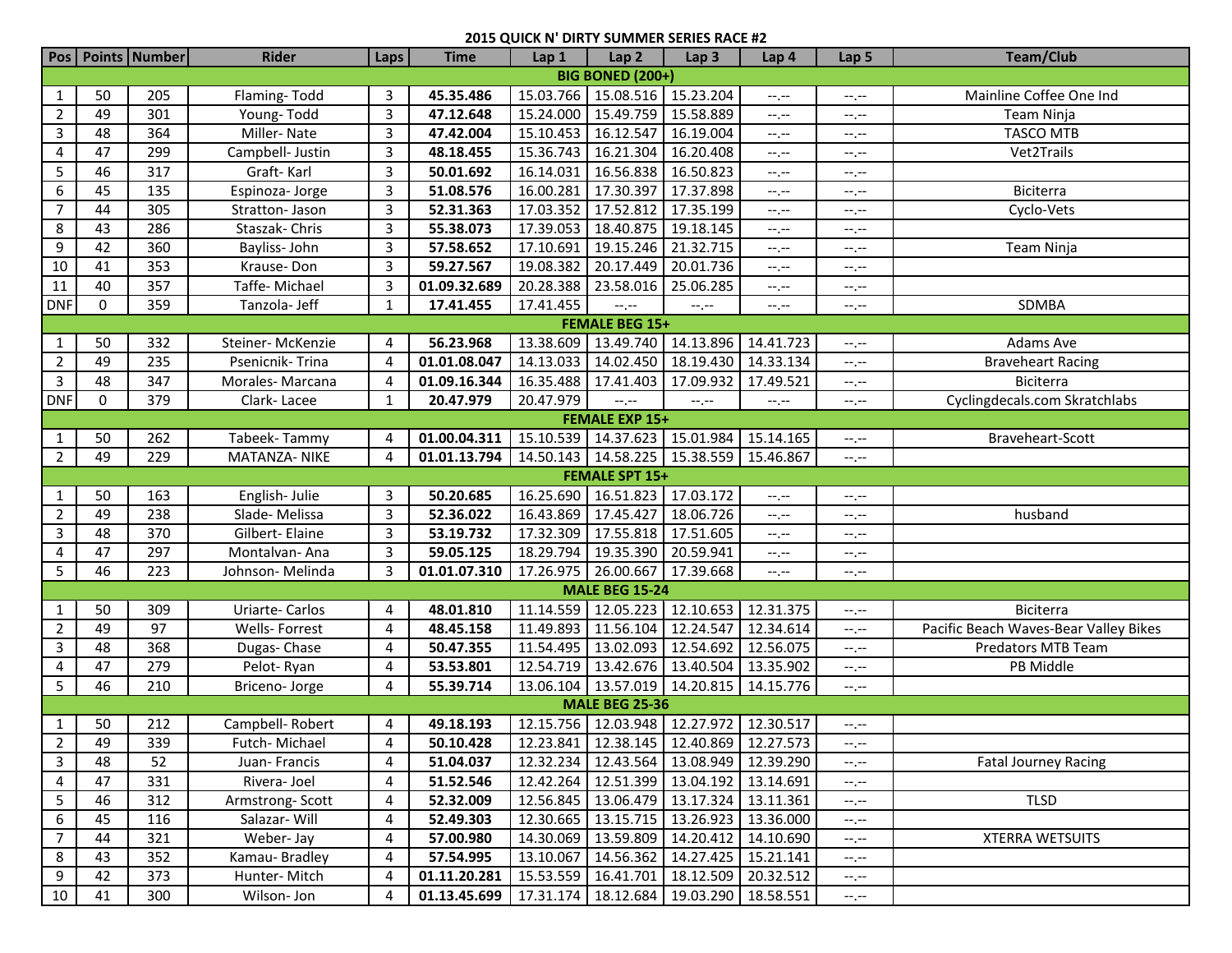| <b>DNF</b><br>$\mathbf 0$<br>55.54.352<br>17.19.812 18.57.879<br>386<br>Gunderman-Kyle<br>3<br>19.36.661<br>$-1$<br>$-1, -1$<br><b>MALE BEG 37-48</b><br>13.15.717 12.53.246<br>51.17.455<br>12.21.203<br>12.47.289<br>50<br>376<br>San Jose-Ralf<br>1<br>4<br>$-1$ , $-1$<br>$\overline{2}$<br>49<br>185<br>Morales-Manual<br>53.55.490<br>12.51.831<br>13.33.571<br>13.46.137<br>13.43.951<br>4<br>Biciterra<br>$-1$ , $-1$<br>$\overline{3}$<br>48<br>63<br>13.35.137<br>55.54.597<br>14.19.061<br>14.00.356<br>14.00.043<br>Owen-Bradley<br>4<br>$-1$<br>47<br>195<br>56.57.772<br>14.40.458 14.45.360<br>4<br>Ford-Terry<br>13.22.453<br>14.09.501<br>4<br>$-1$<br>13.20.458 14.25.544<br>5<br>46<br>261<br>Altstatt- Jason<br>57.55.877<br>15.13.523<br>14.56.352<br><b>Inkys Bikes</b><br>4<br>$-1$ , $-1$<br>54<br>14.52.166 14.59.458<br>6<br>45<br>01.00.44.475<br>15.29.992<br>15.22.859<br>Dirttreaders<br>Kogan-Matthew<br>4<br>$-1$ , $-1$<br>$\overline{7}$<br>44<br>381<br>Duran-Evan<br>01.03.24.038<br>14.41.019<br>16.35.775<br>15.52.228<br>16.15.016<br>4<br>$-1, -1$<br>01.04.23.319<br>15.16.218<br>16.36.666<br>16.19.875<br>8<br>43<br>354<br>Manriquez- Gnarley Dave<br>16.10.560<br>Team Goat Roper<br>4<br>$-1$ , $-1$<br>42<br>380<br>9<br>Duran-Hiram<br>01.05.16.591<br>14.57.199<br>16.23.130<br>16.55.390<br>17.00.872<br><b>DFC</b><br>4<br>$-1$ , $-1$<br>41<br>101<br>01.05.29.531<br>15.37.803<br>16.03.246<br>16.50.758<br>10<br>16.57.724<br>Yates-Joey<br>4<br>$-1, -1$<br>16.52.419<br>40<br>382<br>01.05.48.699<br>13.58.964<br>17.06.138<br>17.03.178<br>11<br>Salas-Arturo<br>4<br>$-1, -1$<br>39<br>327<br>18.06.182<br><b>DFC</b><br>12<br>Duran-Eric<br>15.38.487<br>17.10.662<br>17.15.139<br>01.08.10.470<br>4<br>$-1, -1$<br>38<br>13<br>218<br>01.09.04.164<br>15.57.206<br>17.14.613<br>18.16.380<br>17.35.965<br>Gagnon-Scott<br>4<br>$-1, -1$<br>37<br>247<br>Young-Brad<br>17.28.835<br>18.01.089<br>14<br>01.10.17.560<br>17.06.174<br>17.41.462<br>4<br>$-1, -1$<br><b>DNF</b><br>0<br>80<br>Schilling-Todd<br>13.39.369<br>13.39.369<br>1<br>$-1$<br>$-1 - 1 - 1 = 0$<br>$-1$<br>$-1$ . $-1$<br>MALE BEG 49+<br>13.16.479<br>Casiano-Vincent<br>53.26.932<br>12.41.364<br>13.54.126<br>13.34.963<br>50<br>191<br>Team Ninja<br>$\mathbf{1}$<br>4<br>--.--<br>49<br>243<br>59.08.007<br>13.22.943<br>14.57.975<br>15.43.053<br>15.04.036<br>$\overline{2}$<br>Tompkins-Rod<br>4<br>--.--<br>96<br>3<br>48<br>Wells-David<br>01.00.52.216<br>13.36.302<br>14.16.870<br>14.40.906<br>18.18.138<br>Pacifc Beach Waves<br>4<br>--,--<br>47<br>355<br>01.01.33.976<br>14.11.499<br>15.42.910<br>15.56.344<br>15.43.223<br>4<br>Smith-Ken<br>4<br>--.--<br>5<br>46<br>277<br>Team RWB Loaded<br>De Laurentis-Dino<br>01.02.55.078<br>14.55.411<br>15.41.348<br>16.06.121<br>16.12.198<br>4<br>$-1$ . $-1$<br>45<br>56<br>6<br>Magill-James<br>01.07.05.200<br>16.18.708<br>17.00.010<br>17.25.973<br>16.20.509<br>4<br>Team Ninja<br>$-1, -1$<br>0<br><b>DNF</b><br>228<br>Maners-Michael<br>19.54.450   26.07.971<br>$\overline{2}$<br>46.02.421<br>$-1, -1$<br>$-1, -1$<br>$-1, -1$<br><b>MALE EXP 15-24</b><br>285<br>01.05.41.950<br>12.05.966 12.56.822<br>13.29.853<br>13.38.570<br>13.30.739<br>50<br>Cruz Cornejo- Ivan<br>Biciterra<br>1<br>5<br>13.37.322<br>$\overline{2}$<br>49<br>375<br>5<br>01.06.57.876<br>12.35.510 13.21.740<br>13.41.428<br>13.41.876<br>Weiss-Hunter<br><b>UCC Cyclery</b><br>14.05.780 14.19.612<br>3<br>48<br>260<br>5<br>01.16.03.291<br>15.06.146 15.27.404<br>17.04.349<br>Doyle-Kyle<br><b>Better Buzz</b><br><b>MALE EXP 25-36</b><br>12.06.466 12.25.600<br>13.09.335<br>13.21.230<br>12.38.562<br>50<br>172<br>01.03.41.193<br>1<br>Scarbrough-Brian<br>5<br>Spy-Giant-Baghouse<br>01.04.27.434<br>12.06.969<br>12.26.238<br>13.12.207<br>13.26.528<br>$\overline{2}$<br>49<br>144<br>Reinecke- Elliot<br>5<br>13.15.492<br>Book a Bike Mechanic<br>13.31.078<br>3<br>48<br>94<br>5<br>01.07.52.512<br>12.53.169<br>13.43.898<br>14.15.893<br>13.28.474<br>Weigle-Marcus<br>Ninja-Zumwalts<br>47<br>5<br>01.16.56.346<br>14.27.992<br>15.30.100 15.38.536<br>15.53.079<br>15.26.639<br>4<br>374<br>Quimby-Donovan<br><b>DNF</b><br>0<br>385<br>59.27.856<br>13.24.423   14.09.057   14.24.388   17.29.988<br>Libby Dental<br>Libby-Landon<br>4<br>$-1, -1$<br><b>MALE EXP 37-48</b><br>Tintsman-Philip<br>13.34.473<br>50<br>01.04.37.354<br>12.05.122   12.27.070   13.09.736   13.20.953<br>SPY- Giant- Ride- PB GQ6<br>$\mathbf{1}$<br>5<br>1<br>49<br>377<br>5<br>13.56.305<br>14.36.462<br>15.14.632<br>$\overline{2}$<br>Paterson-Lesley<br>01.11.31.201<br>13.36.284<br>14.07.518<br><b>Scott Bikes</b><br>5<br>01.11.57.186<br>13.36.359<br>14.13.319<br>14.40.720<br>3<br>48<br>390<br>Bates-Steve<br>14.34.210<br>14.52.578<br>Trek san Diego<br>Enzfelder- Glen<br>391<br>5<br>01.13.07.430<br>13.40.989<br>14.37.235<br>14.49.966<br>14.56.676<br>15.02.564<br>4<br>47<br>Fyin Foxes | Pos |    | Points   Number | <b>Rider</b>  | Laps | <b>Time</b>  | Lap1 | Lap2 | Lap <sub>3</sub> | Lap 4     | Lap <sub>5</sub> | <b>Team/Club</b>     |
|--------------------------------------------------------------------------------------------------------------------------------------------------------------------------------------------------------------------------------------------------------------------------------------------------------------------------------------------------------------------------------------------------------------------------------------------------------------------------------------------------------------------------------------------------------------------------------------------------------------------------------------------------------------------------------------------------------------------------------------------------------------------------------------------------------------------------------------------------------------------------------------------------------------------------------------------------------------------------------------------------------------------------------------------------------------------------------------------------------------------------------------------------------------------------------------------------------------------------------------------------------------------------------------------------------------------------------------------------------------------------------------------------------------------------------------------------------------------------------------------------------------------------------------------------------------------------------------------------------------------------------------------------------------------------------------------------------------------------------------------------------------------------------------------------------------------------------------------------------------------------------------------------------------------------------------------------------------------------------------------------------------------------------------------------------------------------------------------------------------------------------------------------------------------------------------------------------------------------------------------------------------------------------------------------------------------------------------------------------------------------------------------------------------------------------------------------------------------------------------------------------------------------------------------------------------------------------------------------------------------------------------------------------------------------------------------------------------------------------------------------------------------------------------------------------------------------------------------------------------------------------------------------------------------------------------------------------------------------------------------------------------------------------------------------------------------------------------------------------------------------------------------------------------------------------------------------------------------------------------------------------------------------------------------------------------------------------------------------------------------------------------------------------------------------------------------------------------------------------------------------------------------------------------------------------------------------------------------------------------------------------------------------------------------------------------------------------------------------------------------------------------------------------------------------------------------------------------------------------------------------------------------------------------------------------------------------------------------------------------------------------------------------------------------------------------------------------------------------------------------------------------------------------------------------------------------------------------------------------------------------------------------------------------------------------------------------------------------------------------------------------------------------------------------------------------------------------------------------------------------------------------------------------------------------------------------------------------------------------------------------------------------------------------------------------------------------------------------------------------------------------------------------------------------------------------------------------------------------------------------------------------------------------------------------------------------------------------------------------------------------|-----|----|-----------------|---------------|------|--------------|------|------|------------------|-----------|------------------|----------------------|
|                                                                                                                                                                                                                                                                                                                                                                                                                                                                                                                                                                                                                                                                                                                                                                                                                                                                                                                                                                                                                                                                                                                                                                                                                                                                                                                                                                                                                                                                                                                                                                                                                                                                                                                                                                                                                                                                                                                                                                                                                                                                                                                                                                                                                                                                                                                                                                                                                                                                                                                                                                                                                                                                                                                                                                                                                                                                                                                                                                                                                                                                                                                                                                                                                                                                                                                                                                                                                                                                                                                                                                                                                                                                                                                                                                                                                                                                                                                                                                                                                                                                                                                                                                                                                                                                                                                                                                                                                                                                                                                                                                                                                                                                                                                                                                                                                                                                                                                                                                                                  |     |    |                 |               |      |              |      |      |                  |           |                  |                      |
|                                                                                                                                                                                                                                                                                                                                                                                                                                                                                                                                                                                                                                                                                                                                                                                                                                                                                                                                                                                                                                                                                                                                                                                                                                                                                                                                                                                                                                                                                                                                                                                                                                                                                                                                                                                                                                                                                                                                                                                                                                                                                                                                                                                                                                                                                                                                                                                                                                                                                                                                                                                                                                                                                                                                                                                                                                                                                                                                                                                                                                                                                                                                                                                                                                                                                                                                                                                                                                                                                                                                                                                                                                                                                                                                                                                                                                                                                                                                                                                                                                                                                                                                                                                                                                                                                                                                                                                                                                                                                                                                                                                                                                                                                                                                                                                                                                                                                                                                                                                                  |     |    |                 |               |      |              |      |      |                  |           |                  |                      |
|                                                                                                                                                                                                                                                                                                                                                                                                                                                                                                                                                                                                                                                                                                                                                                                                                                                                                                                                                                                                                                                                                                                                                                                                                                                                                                                                                                                                                                                                                                                                                                                                                                                                                                                                                                                                                                                                                                                                                                                                                                                                                                                                                                                                                                                                                                                                                                                                                                                                                                                                                                                                                                                                                                                                                                                                                                                                                                                                                                                                                                                                                                                                                                                                                                                                                                                                                                                                                                                                                                                                                                                                                                                                                                                                                                                                                                                                                                                                                                                                                                                                                                                                                                                                                                                                                                                                                                                                                                                                                                                                                                                                                                                                                                                                                                                                                                                                                                                                                                                                  |     |    |                 |               |      |              |      |      |                  |           |                  |                      |
|                                                                                                                                                                                                                                                                                                                                                                                                                                                                                                                                                                                                                                                                                                                                                                                                                                                                                                                                                                                                                                                                                                                                                                                                                                                                                                                                                                                                                                                                                                                                                                                                                                                                                                                                                                                                                                                                                                                                                                                                                                                                                                                                                                                                                                                                                                                                                                                                                                                                                                                                                                                                                                                                                                                                                                                                                                                                                                                                                                                                                                                                                                                                                                                                                                                                                                                                                                                                                                                                                                                                                                                                                                                                                                                                                                                                                                                                                                                                                                                                                                                                                                                                                                                                                                                                                                                                                                                                                                                                                                                                                                                                                                                                                                                                                                                                                                                                                                                                                                                                  |     |    |                 |               |      |              |      |      |                  |           |                  |                      |
|                                                                                                                                                                                                                                                                                                                                                                                                                                                                                                                                                                                                                                                                                                                                                                                                                                                                                                                                                                                                                                                                                                                                                                                                                                                                                                                                                                                                                                                                                                                                                                                                                                                                                                                                                                                                                                                                                                                                                                                                                                                                                                                                                                                                                                                                                                                                                                                                                                                                                                                                                                                                                                                                                                                                                                                                                                                                                                                                                                                                                                                                                                                                                                                                                                                                                                                                                                                                                                                                                                                                                                                                                                                                                                                                                                                                                                                                                                                                                                                                                                                                                                                                                                                                                                                                                                                                                                                                                                                                                                                                                                                                                                                                                                                                                                                                                                                                                                                                                                                                  |     |    |                 |               |      |              |      |      |                  |           |                  |                      |
|                                                                                                                                                                                                                                                                                                                                                                                                                                                                                                                                                                                                                                                                                                                                                                                                                                                                                                                                                                                                                                                                                                                                                                                                                                                                                                                                                                                                                                                                                                                                                                                                                                                                                                                                                                                                                                                                                                                                                                                                                                                                                                                                                                                                                                                                                                                                                                                                                                                                                                                                                                                                                                                                                                                                                                                                                                                                                                                                                                                                                                                                                                                                                                                                                                                                                                                                                                                                                                                                                                                                                                                                                                                                                                                                                                                                                                                                                                                                                                                                                                                                                                                                                                                                                                                                                                                                                                                                                                                                                                                                                                                                                                                                                                                                                                                                                                                                                                                                                                                                  |     |    |                 |               |      |              |      |      |                  |           |                  |                      |
|                                                                                                                                                                                                                                                                                                                                                                                                                                                                                                                                                                                                                                                                                                                                                                                                                                                                                                                                                                                                                                                                                                                                                                                                                                                                                                                                                                                                                                                                                                                                                                                                                                                                                                                                                                                                                                                                                                                                                                                                                                                                                                                                                                                                                                                                                                                                                                                                                                                                                                                                                                                                                                                                                                                                                                                                                                                                                                                                                                                                                                                                                                                                                                                                                                                                                                                                                                                                                                                                                                                                                                                                                                                                                                                                                                                                                                                                                                                                                                                                                                                                                                                                                                                                                                                                                                                                                                                                                                                                                                                                                                                                                                                                                                                                                                                                                                                                                                                                                                                                  |     |    |                 |               |      |              |      |      |                  |           |                  |                      |
|                                                                                                                                                                                                                                                                                                                                                                                                                                                                                                                                                                                                                                                                                                                                                                                                                                                                                                                                                                                                                                                                                                                                                                                                                                                                                                                                                                                                                                                                                                                                                                                                                                                                                                                                                                                                                                                                                                                                                                                                                                                                                                                                                                                                                                                                                                                                                                                                                                                                                                                                                                                                                                                                                                                                                                                                                                                                                                                                                                                                                                                                                                                                                                                                                                                                                                                                                                                                                                                                                                                                                                                                                                                                                                                                                                                                                                                                                                                                                                                                                                                                                                                                                                                                                                                                                                                                                                                                                                                                                                                                                                                                                                                                                                                                                                                                                                                                                                                                                                                                  |     |    |                 |               |      |              |      |      |                  |           |                  |                      |
|                                                                                                                                                                                                                                                                                                                                                                                                                                                                                                                                                                                                                                                                                                                                                                                                                                                                                                                                                                                                                                                                                                                                                                                                                                                                                                                                                                                                                                                                                                                                                                                                                                                                                                                                                                                                                                                                                                                                                                                                                                                                                                                                                                                                                                                                                                                                                                                                                                                                                                                                                                                                                                                                                                                                                                                                                                                                                                                                                                                                                                                                                                                                                                                                                                                                                                                                                                                                                                                                                                                                                                                                                                                                                                                                                                                                                                                                                                                                                                                                                                                                                                                                                                                                                                                                                                                                                                                                                                                                                                                                                                                                                                                                                                                                                                                                                                                                                                                                                                                                  |     |    |                 |               |      |              |      |      |                  |           |                  |                      |
|                                                                                                                                                                                                                                                                                                                                                                                                                                                                                                                                                                                                                                                                                                                                                                                                                                                                                                                                                                                                                                                                                                                                                                                                                                                                                                                                                                                                                                                                                                                                                                                                                                                                                                                                                                                                                                                                                                                                                                                                                                                                                                                                                                                                                                                                                                                                                                                                                                                                                                                                                                                                                                                                                                                                                                                                                                                                                                                                                                                                                                                                                                                                                                                                                                                                                                                                                                                                                                                                                                                                                                                                                                                                                                                                                                                                                                                                                                                                                                                                                                                                                                                                                                                                                                                                                                                                                                                                                                                                                                                                                                                                                                                                                                                                                                                                                                                                                                                                                                                                  |     |    |                 |               |      |              |      |      |                  |           |                  |                      |
|                                                                                                                                                                                                                                                                                                                                                                                                                                                                                                                                                                                                                                                                                                                                                                                                                                                                                                                                                                                                                                                                                                                                                                                                                                                                                                                                                                                                                                                                                                                                                                                                                                                                                                                                                                                                                                                                                                                                                                                                                                                                                                                                                                                                                                                                                                                                                                                                                                                                                                                                                                                                                                                                                                                                                                                                                                                                                                                                                                                                                                                                                                                                                                                                                                                                                                                                                                                                                                                                                                                                                                                                                                                                                                                                                                                                                                                                                                                                                                                                                                                                                                                                                                                                                                                                                                                                                                                                                                                                                                                                                                                                                                                                                                                                                                                                                                                                                                                                                                                                  |     |    |                 |               |      |              |      |      |                  |           |                  |                      |
|                                                                                                                                                                                                                                                                                                                                                                                                                                                                                                                                                                                                                                                                                                                                                                                                                                                                                                                                                                                                                                                                                                                                                                                                                                                                                                                                                                                                                                                                                                                                                                                                                                                                                                                                                                                                                                                                                                                                                                                                                                                                                                                                                                                                                                                                                                                                                                                                                                                                                                                                                                                                                                                                                                                                                                                                                                                                                                                                                                                                                                                                                                                                                                                                                                                                                                                                                                                                                                                                                                                                                                                                                                                                                                                                                                                                                                                                                                                                                                                                                                                                                                                                                                                                                                                                                                                                                                                                                                                                                                                                                                                                                                                                                                                                                                                                                                                                                                                                                                                                  |     |    |                 |               |      |              |      |      |                  |           |                  |                      |
|                                                                                                                                                                                                                                                                                                                                                                                                                                                                                                                                                                                                                                                                                                                                                                                                                                                                                                                                                                                                                                                                                                                                                                                                                                                                                                                                                                                                                                                                                                                                                                                                                                                                                                                                                                                                                                                                                                                                                                                                                                                                                                                                                                                                                                                                                                                                                                                                                                                                                                                                                                                                                                                                                                                                                                                                                                                                                                                                                                                                                                                                                                                                                                                                                                                                                                                                                                                                                                                                                                                                                                                                                                                                                                                                                                                                                                                                                                                                                                                                                                                                                                                                                                                                                                                                                                                                                                                                                                                                                                                                                                                                                                                                                                                                                                                                                                                                                                                                                                                                  |     |    |                 |               |      |              |      |      |                  |           |                  |                      |
|                                                                                                                                                                                                                                                                                                                                                                                                                                                                                                                                                                                                                                                                                                                                                                                                                                                                                                                                                                                                                                                                                                                                                                                                                                                                                                                                                                                                                                                                                                                                                                                                                                                                                                                                                                                                                                                                                                                                                                                                                                                                                                                                                                                                                                                                                                                                                                                                                                                                                                                                                                                                                                                                                                                                                                                                                                                                                                                                                                                                                                                                                                                                                                                                                                                                                                                                                                                                                                                                                                                                                                                                                                                                                                                                                                                                                                                                                                                                                                                                                                                                                                                                                                                                                                                                                                                                                                                                                                                                                                                                                                                                                                                                                                                                                                                                                                                                                                                                                                                                  |     |    |                 |               |      |              |      |      |                  |           |                  |                      |
|                                                                                                                                                                                                                                                                                                                                                                                                                                                                                                                                                                                                                                                                                                                                                                                                                                                                                                                                                                                                                                                                                                                                                                                                                                                                                                                                                                                                                                                                                                                                                                                                                                                                                                                                                                                                                                                                                                                                                                                                                                                                                                                                                                                                                                                                                                                                                                                                                                                                                                                                                                                                                                                                                                                                                                                                                                                                                                                                                                                                                                                                                                                                                                                                                                                                                                                                                                                                                                                                                                                                                                                                                                                                                                                                                                                                                                                                                                                                                                                                                                                                                                                                                                                                                                                                                                                                                                                                                                                                                                                                                                                                                                                                                                                                                                                                                                                                                                                                                                                                  |     |    |                 |               |      |              |      |      |                  |           |                  |                      |
|                                                                                                                                                                                                                                                                                                                                                                                                                                                                                                                                                                                                                                                                                                                                                                                                                                                                                                                                                                                                                                                                                                                                                                                                                                                                                                                                                                                                                                                                                                                                                                                                                                                                                                                                                                                                                                                                                                                                                                                                                                                                                                                                                                                                                                                                                                                                                                                                                                                                                                                                                                                                                                                                                                                                                                                                                                                                                                                                                                                                                                                                                                                                                                                                                                                                                                                                                                                                                                                                                                                                                                                                                                                                                                                                                                                                                                                                                                                                                                                                                                                                                                                                                                                                                                                                                                                                                                                                                                                                                                                                                                                                                                                                                                                                                                                                                                                                                                                                                                                                  |     |    |                 |               |      |              |      |      |                  |           |                  |                      |
|                                                                                                                                                                                                                                                                                                                                                                                                                                                                                                                                                                                                                                                                                                                                                                                                                                                                                                                                                                                                                                                                                                                                                                                                                                                                                                                                                                                                                                                                                                                                                                                                                                                                                                                                                                                                                                                                                                                                                                                                                                                                                                                                                                                                                                                                                                                                                                                                                                                                                                                                                                                                                                                                                                                                                                                                                                                                                                                                                                                                                                                                                                                                                                                                                                                                                                                                                                                                                                                                                                                                                                                                                                                                                                                                                                                                                                                                                                                                                                                                                                                                                                                                                                                                                                                                                                                                                                                                                                                                                                                                                                                                                                                                                                                                                                                                                                                                                                                                                                                                  |     |    |                 |               |      |              |      |      |                  |           |                  |                      |
|                                                                                                                                                                                                                                                                                                                                                                                                                                                                                                                                                                                                                                                                                                                                                                                                                                                                                                                                                                                                                                                                                                                                                                                                                                                                                                                                                                                                                                                                                                                                                                                                                                                                                                                                                                                                                                                                                                                                                                                                                                                                                                                                                                                                                                                                                                                                                                                                                                                                                                                                                                                                                                                                                                                                                                                                                                                                                                                                                                                                                                                                                                                                                                                                                                                                                                                                                                                                                                                                                                                                                                                                                                                                                                                                                                                                                                                                                                                                                                                                                                                                                                                                                                                                                                                                                                                                                                                                                                                                                                                                                                                                                                                                                                                                                                                                                                                                                                                                                                                                  |     |    |                 |               |      |              |      |      |                  |           |                  |                      |
|                                                                                                                                                                                                                                                                                                                                                                                                                                                                                                                                                                                                                                                                                                                                                                                                                                                                                                                                                                                                                                                                                                                                                                                                                                                                                                                                                                                                                                                                                                                                                                                                                                                                                                                                                                                                                                                                                                                                                                                                                                                                                                                                                                                                                                                                                                                                                                                                                                                                                                                                                                                                                                                                                                                                                                                                                                                                                                                                                                                                                                                                                                                                                                                                                                                                                                                                                                                                                                                                                                                                                                                                                                                                                                                                                                                                                                                                                                                                                                                                                                                                                                                                                                                                                                                                                                                                                                                                                                                                                                                                                                                                                                                                                                                                                                                                                                                                                                                                                                                                  |     |    |                 |               |      |              |      |      |                  |           |                  |                      |
|                                                                                                                                                                                                                                                                                                                                                                                                                                                                                                                                                                                                                                                                                                                                                                                                                                                                                                                                                                                                                                                                                                                                                                                                                                                                                                                                                                                                                                                                                                                                                                                                                                                                                                                                                                                                                                                                                                                                                                                                                                                                                                                                                                                                                                                                                                                                                                                                                                                                                                                                                                                                                                                                                                                                                                                                                                                                                                                                                                                                                                                                                                                                                                                                                                                                                                                                                                                                                                                                                                                                                                                                                                                                                                                                                                                                                                                                                                                                                                                                                                                                                                                                                                                                                                                                                                                                                                                                                                                                                                                                                                                                                                                                                                                                                                                                                                                                                                                                                                                                  |     |    |                 |               |      |              |      |      |                  |           |                  |                      |
|                                                                                                                                                                                                                                                                                                                                                                                                                                                                                                                                                                                                                                                                                                                                                                                                                                                                                                                                                                                                                                                                                                                                                                                                                                                                                                                                                                                                                                                                                                                                                                                                                                                                                                                                                                                                                                                                                                                                                                                                                                                                                                                                                                                                                                                                                                                                                                                                                                                                                                                                                                                                                                                                                                                                                                                                                                                                                                                                                                                                                                                                                                                                                                                                                                                                                                                                                                                                                                                                                                                                                                                                                                                                                                                                                                                                                                                                                                                                                                                                                                                                                                                                                                                                                                                                                                                                                                                                                                                                                                                                                                                                                                                                                                                                                                                                                                                                                                                                                                                                  |     |    |                 |               |      |              |      |      |                  |           |                  |                      |
|                                                                                                                                                                                                                                                                                                                                                                                                                                                                                                                                                                                                                                                                                                                                                                                                                                                                                                                                                                                                                                                                                                                                                                                                                                                                                                                                                                                                                                                                                                                                                                                                                                                                                                                                                                                                                                                                                                                                                                                                                                                                                                                                                                                                                                                                                                                                                                                                                                                                                                                                                                                                                                                                                                                                                                                                                                                                                                                                                                                                                                                                                                                                                                                                                                                                                                                                                                                                                                                                                                                                                                                                                                                                                                                                                                                                                                                                                                                                                                                                                                                                                                                                                                                                                                                                                                                                                                                                                                                                                                                                                                                                                                                                                                                                                                                                                                                                                                                                                                                                  |     |    |                 |               |      |              |      |      |                  |           |                  |                      |
|                                                                                                                                                                                                                                                                                                                                                                                                                                                                                                                                                                                                                                                                                                                                                                                                                                                                                                                                                                                                                                                                                                                                                                                                                                                                                                                                                                                                                                                                                                                                                                                                                                                                                                                                                                                                                                                                                                                                                                                                                                                                                                                                                                                                                                                                                                                                                                                                                                                                                                                                                                                                                                                                                                                                                                                                                                                                                                                                                                                                                                                                                                                                                                                                                                                                                                                                                                                                                                                                                                                                                                                                                                                                                                                                                                                                                                                                                                                                                                                                                                                                                                                                                                                                                                                                                                                                                                                                                                                                                                                                                                                                                                                                                                                                                                                                                                                                                                                                                                                                  |     |    |                 |               |      |              |      |      |                  |           |                  |                      |
|                                                                                                                                                                                                                                                                                                                                                                                                                                                                                                                                                                                                                                                                                                                                                                                                                                                                                                                                                                                                                                                                                                                                                                                                                                                                                                                                                                                                                                                                                                                                                                                                                                                                                                                                                                                                                                                                                                                                                                                                                                                                                                                                                                                                                                                                                                                                                                                                                                                                                                                                                                                                                                                                                                                                                                                                                                                                                                                                                                                                                                                                                                                                                                                                                                                                                                                                                                                                                                                                                                                                                                                                                                                                                                                                                                                                                                                                                                                                                                                                                                                                                                                                                                                                                                                                                                                                                                                                                                                                                                                                                                                                                                                                                                                                                                                                                                                                                                                                                                                                  |     |    |                 |               |      |              |      |      |                  |           |                  |                      |
|                                                                                                                                                                                                                                                                                                                                                                                                                                                                                                                                                                                                                                                                                                                                                                                                                                                                                                                                                                                                                                                                                                                                                                                                                                                                                                                                                                                                                                                                                                                                                                                                                                                                                                                                                                                                                                                                                                                                                                                                                                                                                                                                                                                                                                                                                                                                                                                                                                                                                                                                                                                                                                                                                                                                                                                                                                                                                                                                                                                                                                                                                                                                                                                                                                                                                                                                                                                                                                                                                                                                                                                                                                                                                                                                                                                                                                                                                                                                                                                                                                                                                                                                                                                                                                                                                                                                                                                                                                                                                                                                                                                                                                                                                                                                                                                                                                                                                                                                                                                                  |     |    |                 |               |      |              |      |      |                  |           |                  |                      |
|                                                                                                                                                                                                                                                                                                                                                                                                                                                                                                                                                                                                                                                                                                                                                                                                                                                                                                                                                                                                                                                                                                                                                                                                                                                                                                                                                                                                                                                                                                                                                                                                                                                                                                                                                                                                                                                                                                                                                                                                                                                                                                                                                                                                                                                                                                                                                                                                                                                                                                                                                                                                                                                                                                                                                                                                                                                                                                                                                                                                                                                                                                                                                                                                                                                                                                                                                                                                                                                                                                                                                                                                                                                                                                                                                                                                                                                                                                                                                                                                                                                                                                                                                                                                                                                                                                                                                                                                                                                                                                                                                                                                                                                                                                                                                                                                                                                                                                                                                                                                  |     |    |                 |               |      |              |      |      |                  |           |                  |                      |
|                                                                                                                                                                                                                                                                                                                                                                                                                                                                                                                                                                                                                                                                                                                                                                                                                                                                                                                                                                                                                                                                                                                                                                                                                                                                                                                                                                                                                                                                                                                                                                                                                                                                                                                                                                                                                                                                                                                                                                                                                                                                                                                                                                                                                                                                                                                                                                                                                                                                                                                                                                                                                                                                                                                                                                                                                                                                                                                                                                                                                                                                                                                                                                                                                                                                                                                                                                                                                                                                                                                                                                                                                                                                                                                                                                                                                                                                                                                                                                                                                                                                                                                                                                                                                                                                                                                                                                                                                                                                                                                                                                                                                                                                                                                                                                                                                                                                                                                                                                                                  |     |    |                 |               |      |              |      |      |                  |           |                  |                      |
|                                                                                                                                                                                                                                                                                                                                                                                                                                                                                                                                                                                                                                                                                                                                                                                                                                                                                                                                                                                                                                                                                                                                                                                                                                                                                                                                                                                                                                                                                                                                                                                                                                                                                                                                                                                                                                                                                                                                                                                                                                                                                                                                                                                                                                                                                                                                                                                                                                                                                                                                                                                                                                                                                                                                                                                                                                                                                                                                                                                                                                                                                                                                                                                                                                                                                                                                                                                                                                                                                                                                                                                                                                                                                                                                                                                                                                                                                                                                                                                                                                                                                                                                                                                                                                                                                                                                                                                                                                                                                                                                                                                                                                                                                                                                                                                                                                                                                                                                                                                                  |     |    |                 |               |      |              |      |      |                  |           |                  |                      |
|                                                                                                                                                                                                                                                                                                                                                                                                                                                                                                                                                                                                                                                                                                                                                                                                                                                                                                                                                                                                                                                                                                                                                                                                                                                                                                                                                                                                                                                                                                                                                                                                                                                                                                                                                                                                                                                                                                                                                                                                                                                                                                                                                                                                                                                                                                                                                                                                                                                                                                                                                                                                                                                                                                                                                                                                                                                                                                                                                                                                                                                                                                                                                                                                                                                                                                                                                                                                                                                                                                                                                                                                                                                                                                                                                                                                                                                                                                                                                                                                                                                                                                                                                                                                                                                                                                                                                                                                                                                                                                                                                                                                                                                                                                                                                                                                                                                                                                                                                                                                  |     |    |                 |               |      |              |      |      |                  |           |                  |                      |
|                                                                                                                                                                                                                                                                                                                                                                                                                                                                                                                                                                                                                                                                                                                                                                                                                                                                                                                                                                                                                                                                                                                                                                                                                                                                                                                                                                                                                                                                                                                                                                                                                                                                                                                                                                                                                                                                                                                                                                                                                                                                                                                                                                                                                                                                                                                                                                                                                                                                                                                                                                                                                                                                                                                                                                                                                                                                                                                                                                                                                                                                                                                                                                                                                                                                                                                                                                                                                                                                                                                                                                                                                                                                                                                                                                                                                                                                                                                                                                                                                                                                                                                                                                                                                                                                                                                                                                                                                                                                                                                                                                                                                                                                                                                                                                                                                                                                                                                                                                                                  |     |    |                 |               |      |              |      |      |                  |           |                  |                      |
|                                                                                                                                                                                                                                                                                                                                                                                                                                                                                                                                                                                                                                                                                                                                                                                                                                                                                                                                                                                                                                                                                                                                                                                                                                                                                                                                                                                                                                                                                                                                                                                                                                                                                                                                                                                                                                                                                                                                                                                                                                                                                                                                                                                                                                                                                                                                                                                                                                                                                                                                                                                                                                                                                                                                                                                                                                                                                                                                                                                                                                                                                                                                                                                                                                                                                                                                                                                                                                                                                                                                                                                                                                                                                                                                                                                                                                                                                                                                                                                                                                                                                                                                                                                                                                                                                                                                                                                                                                                                                                                                                                                                                                                                                                                                                                                                                                                                                                                                                                                                  |     |    |                 |               |      |              |      |      |                  |           |                  |                      |
|                                                                                                                                                                                                                                                                                                                                                                                                                                                                                                                                                                                                                                                                                                                                                                                                                                                                                                                                                                                                                                                                                                                                                                                                                                                                                                                                                                                                                                                                                                                                                                                                                                                                                                                                                                                                                                                                                                                                                                                                                                                                                                                                                                                                                                                                                                                                                                                                                                                                                                                                                                                                                                                                                                                                                                                                                                                                                                                                                                                                                                                                                                                                                                                                                                                                                                                                                                                                                                                                                                                                                                                                                                                                                                                                                                                                                                                                                                                                                                                                                                                                                                                                                                                                                                                                                                                                                                                                                                                                                                                                                                                                                                                                                                                                                                                                                                                                                                                                                                                                  |     |    |                 |               |      |              |      |      |                  |           |                  |                      |
|                                                                                                                                                                                                                                                                                                                                                                                                                                                                                                                                                                                                                                                                                                                                                                                                                                                                                                                                                                                                                                                                                                                                                                                                                                                                                                                                                                                                                                                                                                                                                                                                                                                                                                                                                                                                                                                                                                                                                                                                                                                                                                                                                                                                                                                                                                                                                                                                                                                                                                                                                                                                                                                                                                                                                                                                                                                                                                                                                                                                                                                                                                                                                                                                                                                                                                                                                                                                                                                                                                                                                                                                                                                                                                                                                                                                                                                                                                                                                                                                                                                                                                                                                                                                                                                                                                                                                                                                                                                                                                                                                                                                                                                                                                                                                                                                                                                                                                                                                                                                  |     |    |                 |               |      |              |      |      |                  |           |                  |                      |
|                                                                                                                                                                                                                                                                                                                                                                                                                                                                                                                                                                                                                                                                                                                                                                                                                                                                                                                                                                                                                                                                                                                                                                                                                                                                                                                                                                                                                                                                                                                                                                                                                                                                                                                                                                                                                                                                                                                                                                                                                                                                                                                                                                                                                                                                                                                                                                                                                                                                                                                                                                                                                                                                                                                                                                                                                                                                                                                                                                                                                                                                                                                                                                                                                                                                                                                                                                                                                                                                                                                                                                                                                                                                                                                                                                                                                                                                                                                                                                                                                                                                                                                                                                                                                                                                                                                                                                                                                                                                                                                                                                                                                                                                                                                                                                                                                                                                                                                                                                                                  |     |    |                 |               |      |              |      |      |                  |           |                  |                      |
|                                                                                                                                                                                                                                                                                                                                                                                                                                                                                                                                                                                                                                                                                                                                                                                                                                                                                                                                                                                                                                                                                                                                                                                                                                                                                                                                                                                                                                                                                                                                                                                                                                                                                                                                                                                                                                                                                                                                                                                                                                                                                                                                                                                                                                                                                                                                                                                                                                                                                                                                                                                                                                                                                                                                                                                                                                                                                                                                                                                                                                                                                                                                                                                                                                                                                                                                                                                                                                                                                                                                                                                                                                                                                                                                                                                                                                                                                                                                                                                                                                                                                                                                                                                                                                                                                                                                                                                                                                                                                                                                                                                                                                                                                                                                                                                                                                                                                                                                                                                                  |     |    |                 |               |      |              |      |      |                  |           |                  |                      |
|                                                                                                                                                                                                                                                                                                                                                                                                                                                                                                                                                                                                                                                                                                                                                                                                                                                                                                                                                                                                                                                                                                                                                                                                                                                                                                                                                                                                                                                                                                                                                                                                                                                                                                                                                                                                                                                                                                                                                                                                                                                                                                                                                                                                                                                                                                                                                                                                                                                                                                                                                                                                                                                                                                                                                                                                                                                                                                                                                                                                                                                                                                                                                                                                                                                                                                                                                                                                                                                                                                                                                                                                                                                                                                                                                                                                                                                                                                                                                                                                                                                                                                                                                                                                                                                                                                                                                                                                                                                                                                                                                                                                                                                                                                                                                                                                                                                                                                                                                                                                  |     |    |                 |               |      |              |      |      |                  |           |                  |                      |
|                                                                                                                                                                                                                                                                                                                                                                                                                                                                                                                                                                                                                                                                                                                                                                                                                                                                                                                                                                                                                                                                                                                                                                                                                                                                                                                                                                                                                                                                                                                                                                                                                                                                                                                                                                                                                                                                                                                                                                                                                                                                                                                                                                                                                                                                                                                                                                                                                                                                                                                                                                                                                                                                                                                                                                                                                                                                                                                                                                                                                                                                                                                                                                                                                                                                                                                                                                                                                                                                                                                                                                                                                                                                                                                                                                                                                                                                                                                                                                                                                                                                                                                                                                                                                                                                                                                                                                                                                                                                                                                                                                                                                                                                                                                                                                                                                                                                                                                                                                                                  |     |    |                 |               |      |              |      |      |                  |           |                  |                      |
|                                                                                                                                                                                                                                                                                                                                                                                                                                                                                                                                                                                                                                                                                                                                                                                                                                                                                                                                                                                                                                                                                                                                                                                                                                                                                                                                                                                                                                                                                                                                                                                                                                                                                                                                                                                                                                                                                                                                                                                                                                                                                                                                                                                                                                                                                                                                                                                                                                                                                                                                                                                                                                                                                                                                                                                                                                                                                                                                                                                                                                                                                                                                                                                                                                                                                                                                                                                                                                                                                                                                                                                                                                                                                                                                                                                                                                                                                                                                                                                                                                                                                                                                                                                                                                                                                                                                                                                                                                                                                                                                                                                                                                                                                                                                                                                                                                                                                                                                                                                                  |     |    |                 |               |      |              |      |      |                  |           |                  |                      |
|                                                                                                                                                                                                                                                                                                                                                                                                                                                                                                                                                                                                                                                                                                                                                                                                                                                                                                                                                                                                                                                                                                                                                                                                                                                                                                                                                                                                                                                                                                                                                                                                                                                                                                                                                                                                                                                                                                                                                                                                                                                                                                                                                                                                                                                                                                                                                                                                                                                                                                                                                                                                                                                                                                                                                                                                                                                                                                                                                                                                                                                                                                                                                                                                                                                                                                                                                                                                                                                                                                                                                                                                                                                                                                                                                                                                                                                                                                                                                                                                                                                                                                                                                                                                                                                                                                                                                                                                                                                                                                                                                                                                                                                                                                                                                                                                                                                                                                                                                                                                  |     |    |                 |               |      |              |      |      |                  |           |                  |                      |
|                                                                                                                                                                                                                                                                                                                                                                                                                                                                                                                                                                                                                                                                                                                                                                                                                                                                                                                                                                                                                                                                                                                                                                                                                                                                                                                                                                                                                                                                                                                                                                                                                                                                                                                                                                                                                                                                                                                                                                                                                                                                                                                                                                                                                                                                                                                                                                                                                                                                                                                                                                                                                                                                                                                                                                                                                                                                                                                                                                                                                                                                                                                                                                                                                                                                                                                                                                                                                                                                                                                                                                                                                                                                                                                                                                                                                                                                                                                                                                                                                                                                                                                                                                                                                                                                                                                                                                                                                                                                                                                                                                                                                                                                                                                                                                                                                                                                                                                                                                                                  |     |    |                 |               |      |              |      |      |                  |           |                  |                      |
| 14.20.205 14.39.692                                                                                                                                                                                                                                                                                                                                                                                                                                                                                                                                                                                                                                                                                                                                                                                                                                                                                                                                                                                                                                                                                                                                                                                                                                                                                                                                                                                                                                                                                                                                                                                                                                                                                                                                                                                                                                                                                                                                                                                                                                                                                                                                                                                                                                                                                                                                                                                                                                                                                                                                                                                                                                                                                                                                                                                                                                                                                                                                                                                                                                                                                                                                                                                                                                                                                                                                                                                                                                                                                                                                                                                                                                                                                                                                                                                                                                                                                                                                                                                                                                                                                                                                                                                                                                                                                                                                                                                                                                                                                                                                                                                                                                                                                                                                                                                                                                                                                                                                                                              | 5   | 46 | 318             | Thomas- Eldon | 5    | 01.13.25.801 |      |      | 14.40.379        | 14.51.002 | 14.54.523        | North of the Boarder |
| 6<br>125<br>5<br>14.15.164 15.08.074<br>15.11.574<br>Team Ninja BRL Bikes<br>45<br>Meyer-Jeff<br>01.16.19.340<br>15.46.962<br>15.57.566                                                                                                                                                                                                                                                                                                                                                                                                                                                                                                                                                                                                                                                                                                                                                                                                                                                                                                                                                                                                                                                                                                                                                                                                                                                                                                                                                                                                                                                                                                                                                                                                                                                                                                                                                                                                                                                                                                                                                                                                                                                                                                                                                                                                                                                                                                                                                                                                                                                                                                                                                                                                                                                                                                                                                                                                                                                                                                                                                                                                                                                                                                                                                                                                                                                                                                                                                                                                                                                                                                                                                                                                                                                                                                                                                                                                                                                                                                                                                                                                                                                                                                                                                                                                                                                                                                                                                                                                                                                                                                                                                                                                                                                                                                                                                                                                                                                          |     |    |                 |               |      |              |      |      |                  |           |                  |                      |
| MALE EXP 49+                                                                                                                                                                                                                                                                                                                                                                                                                                                                                                                                                                                                                                                                                                                                                                                                                                                                                                                                                                                                                                                                                                                                                                                                                                                                                                                                                                                                                                                                                                                                                                                                                                                                                                                                                                                                                                                                                                                                                                                                                                                                                                                                                                                                                                                                                                                                                                                                                                                                                                                                                                                                                                                                                                                                                                                                                                                                                                                                                                                                                                                                                                                                                                                                                                                                                                                                                                                                                                                                                                                                                                                                                                                                                                                                                                                                                                                                                                                                                                                                                                                                                                                                                                                                                                                                                                                                                                                                                                                                                                                                                                                                                                                                                                                                                                                                                                                                                                                                                                                     |     |    |                 |               |      |              |      |      |                  |           |                  |                      |
| 12.05.202   12.55.447   12.58.265   13.05.555   12.54.739<br>15<br>Bienias-Rick<br>01.03.59.208<br>Descenders<br>50<br>5<br>1                                                                                                                                                                                                                                                                                                                                                                                                                                                                                                                                                                                                                                                                                                                                                                                                                                                                                                                                                                                                                                                                                                                                                                                                                                                                                                                                                                                                                                                                                                                                                                                                                                                                                                                                                                                                                                                                                                                                                                                                                                                                                                                                                                                                                                                                                                                                                                                                                                                                                                                                                                                                                                                                                                                                                                                                                                                                                                                                                                                                                                                                                                                                                                                                                                                                                                                                                                                                                                                                                                                                                                                                                                                                                                                                                                                                                                                                                                                                                                                                                                                                                                                                                                                                                                                                                                                                                                                                                                                                                                                                                                                                                                                                                                                                                                                                                                                                    |     |    |                 |               |      |              |      |      |                  |           |                  |                      |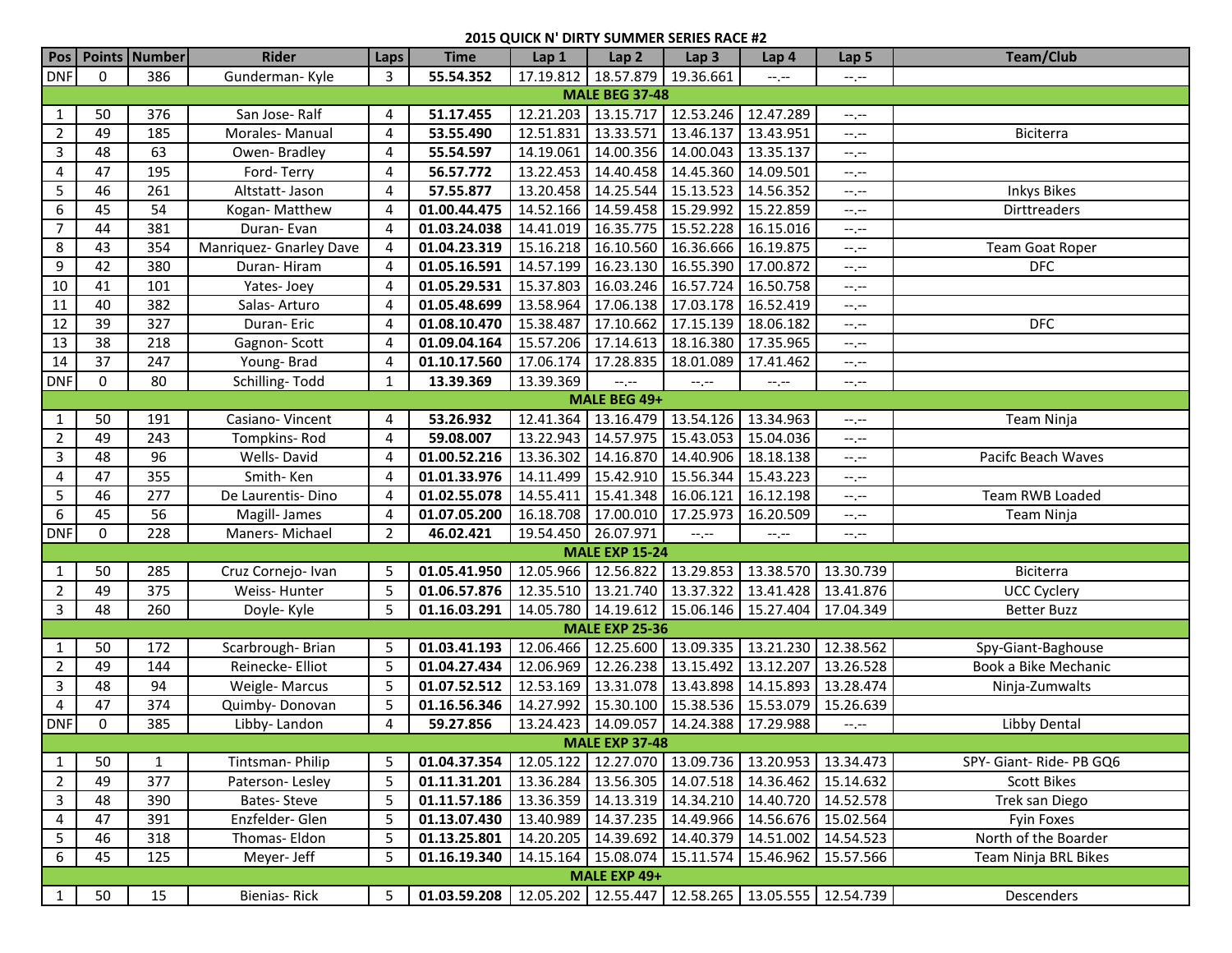| Pos            |                       | Points Number | <b>Rider</b>            | Laps           | <b>Time</b>                                                  | Lap 1               | Lap <sub>2</sub>                              | Lap <sub>3</sub>      | Lap <sub>4</sub>      | Lap <sub>5</sub> | <b>Team/Club</b>               |  |
|----------------|-----------------------|---------------|-------------------------|----------------|--------------------------------------------------------------|---------------------|-----------------------------------------------|-----------------------|-----------------------|------------------|--------------------------------|--|
| $\overline{2}$ | 49                    | 310           | Nichols-Martin          | 5              | 01.11.12.454                                                 | 14.31.130           |                                               | 14.02.175 13.26.415   | 14.48.401             | 14.24.333        | North of the Border            |  |
| 3              | 48                    | 28            | dodero-deron            | 5              | 01.12.26.934                                                 |                     | 13.34.641   14.28.498   15.10.543   14.20.931 |                       |                       | 14.52.321        | Swamis                         |  |
| 4              | 47                    | 236           | Ries-David              | 5              | 01.13.04.725                                                 |                     | 14.01.629 14.40.704 14.57.649 14.47.958       |                       |                       | 14.36.785        |                                |  |
|                | <b>MALE SPT 15-24</b> |               |                         |                |                                                              |                     |                                               |                       |                       |                  |                                |  |
| 1              | 50                    | 49            | Hughes-Jon              | 4              | 55.57.007                                                    | 13.39.943           | 13.49.727                                     | 14.09.838             | 14.17.499             | --.--            | <b>HT Bikes</b>                |  |
| $\overline{2}$ | 49                    | 367           | Dugas-Payton            | 4              | 57.30.141                                                    | 13.35.022           | 14.29.647                                     | 14.40.179             | 14.45.293             | --.--            |                                |  |
| 3              | 48                    | 366           | <b>Wagner-Travis</b>    | 4              | 58.33.674                                                    |                     | 13.57.353 14.32.481                           | 14.53.800             | 15.10.040             | $-1, -1$         |                                |  |
| 4              | 47                    | 258           | Arcidiacono- Skylar     | 4              | 01.01.12.424                                                 | 15.02.361           | 15.28.538 15.20.477                           |                       | 15.21.048             | --.--            | <b>Intense Bomers</b>          |  |
| 5              | 46                    | 204           | Abrantes-Jacob          | 4              | 01.02.25.090                                                 | 15.19.169           | 15.31.520                                     | 15.48.231             | 15.46.170             | $-1, -1$         | <b>Hollands Bicycles</b>       |  |
| 6              | 45                    | 350           | Werner-Matthew          | 4              | 01.02.57.800                                                 | 15.53.689           | 15.38.568                                     | 15.56.459             | 15.29.084             | $-1, -1$         | <b>SDBC-Emerald Textiles</b>   |  |
| 7              | 44                    | 237           | Rusk-Kellian            | 4              | 01.04.54.699                                                 | 13.47.278           | 14.39.143                                     | 16.00.749             | 20.27.529             | $-1, -1$         | CyclingDecals.com-Skratch Labs |  |
| 8              | 43                    | 387           | Clapper-Andrew          | 4              | 01.19.11.550                                                 | 18.12.577           | 19.44.895                                     | 20.50.795             | 20.23.283             | $-1, -1$         |                                |  |
|                |                       |               |                         |                |                                                              |                     | <b>MALE SPT 25-36</b>                         |                       |                       |                  |                                |  |
| -1             | 50                    | 234           | Oswald-Jake             | 4              | 56.31.013                                                    |                     | 13.48.678 14.05.343 14.27.401                 |                       | 14.09.591             | --.--            | North of The Border Bikes      |  |
| $\overline{2}$ | 49                    | 389           | TOPETE JR.- JESUS       | 4              | 57.40.216                                                    | 14.27.841           | 14.25.979                                     | 14.26.569             | 14.19.827             | --.--            | <b>BICITERRA</b>               |  |
| 3              | 48                    | 392           | Winther- Cale           | 4              | 01.01.35.930                                                 | 15.06.321           | 15.42.766                                     | 15.40.844             | 15.05.999             | --.--            | <b>Team Pegasus</b>            |  |
| 4              | 47                    | 378           | Emery-Phil              | 4              | 01.03.49.022                                                 | 15.01.803           | 15.25.718                                     | 15.37.559             | 17.43.942             | --.--            |                                |  |
| 5              | 46                    | 291           | Kurczy-Mike             | 4              | 01.07.01.854                                                 |                     | 16.09.536   16.26.456   16.30.798             |                       | 17.55.064             | --.--            |                                |  |
| 6              | 45                    | 293           | <b>Baehrens- Blaize</b> | 4              | 01.08.54.335                                                 |                     | 15.33.546 16.23.610                           | 20.45.541             | 16.11.638             | --.--            | Ride Cyclery                   |  |
| $\overline{7}$ | 44                    | 325           | Sax-Michael             | 4              | 01.11.05.188                                                 | 17.31.217           | 18.22.562                                     | 17.46.656             | 17.24.753             | $-1, -1$         |                                |  |
| 8              | 43                    | 371           | Hollington-Ryan         | 4              | 01.12.27.115                                                 | 16.56.307           | 18.56.761                                     | 18.08.139             | 18.25.908             | $-1, -1$         | Adventure 16                   |  |
| 9              | 42                    | 281           | Sinclair-Alton          | 4              | 01.15.19.065                                                 | 24.31.190           | 18.21.305                                     | 16.38.113             | 15.48.457             | $-1, -1$         | Me                             |  |
| <b>DNF</b>     | 0                     | 230           | Maytorena-Felipe        | 0              | $-1$ , $-1$                                                  | $--, --$            | $-1$ .                                        | $-1$ .                | $-1$                  | $-1, -1$         |                                |  |
| <b>DNF</b>     | 0                     | 320           | Padilla-Ruben           | 3              | 55.34.870                                                    | 17.02.665           | 19.18.924                                     | 19.13.281             | --,--                 | $-1, -1$         |                                |  |
| <b>DNF</b>     | 0                     | 362           | Baloochi- Robin         | $\mathbf{1}$   | 19.02.145                                                    | 19.02.145           | $-1$ .                                        | $-1, -1$              | --,--                 | $-1, -1$         | WD-40 Bike                     |  |
|                |                       |               |                         |                |                                                              |                     | <b>MALE SPT 37-48</b>                         |                       |                       |                  |                                |  |
| -1             | 50                    | 278           | Painting-Mark           | 4              | 54.46.992                                                    |                     | 13.24.582 13.48.289 13.44.517                 |                       | 13.49.604             | --.--            | 3B Yoga                        |  |
| $\overline{2}$ | 49                    | 319           | Velez-Jose              | 4              | 54.51.497                                                    | 13.17.932           | 13.54.292                                     | 13.55.732             | 13.43.541             | --.--            | <b>BiciTerra</b>               |  |
| 3              | 48                    | 62            | Ohrmund-Steve           | 4              | 56.55.476                                                    |                     | 13.45.244 14.14.799 14.20.101                 |                       | 14.35.332             | --.--            | Oso Loco-North of the Border   |  |
| 4              | 47                    | 259           | Laubscher- Jeff         | 4              | 59.43.330                                                    | 14.16.671           |                                               | 14.51.346   15.13.896 | 15.21.417             | --.--            |                                |  |
| 5              | 46                    | 341           | Alli-Andy               | 4              | 59.58.682                                                    |                     | 14.55.544   15.06.624   15.08.384             |                       | 14.48.130             | --.--            | Cal Coast Bicyles              |  |
| 6              | 45                    | 274           | Koranda- Patrick        | 4              | 01.00.09.727                                                 | 14.37.217           | 15.05.226 15.11.490                           |                       | 15.15.794             | $-1, -1$         | <b>Catalyst Racing</b>         |  |
| $\overline{7}$ | 44                    | 356           | Pointer-Bill            | 4              | 01.01.57.552                                                 | 17.00.562 13.53.721 |                                               | 15.41.162             | 15.23.107             | --.--            | Smith Optics                   |  |
| 8              | 43                    | 287           | Payson-Eric             | 4              | 01.02.14.794                                                 |                     | 14.43.755 16.27.000                           | 15.28.164             | 15.35.875             | $-1, -1$         | Bikeman.com                    |  |
| 9              | 42                    | 225           | Jordan-Christopher      | 4              | 01.02.41.858                                                 |                     | 15.38.056   15.44.808   15.52.494   15.26.500 |                       |                       | $-1, -1$         |                                |  |
| 10             | 41                    | 306           | Hiley-Damian            | $\overline{4}$ | 01.04.44.256   15.12.290   16.09.712   16.46.730   16.35.524 |                     |                                               |                       |                       | $-1, -1$         | <b>Desert King</b>             |  |
| 11             | 40                    | 382           | Rivera-Anthony          | 4              | 01.07.39.750                                                 |                     | 16.05.524   16.42.098   17.11.752   17.40.376 |                       |                       | $-1, -1$         | Adele and D Boys               |  |
| 12             | 39                    | 221           | Haworth-Soames          | 4              | 01.08.02.776                                                 |                     | 16.16.113   16.57.989   17.56.780   16.51.894 |                       |                       | $-1, -1$         |                                |  |
| 13             | 38                    | 196           | Lopez-Daniel            | 4              | 01.08.11.896                                                 |                     | 16.06.668   16.59.988   17.37.957   17.27.283 |                       |                       | --.--            |                                |  |
| 14             | 37                    | 227           | Lopez Lena- Alfredo     | 4              | 01.10.51.748                                                 |                     | 17.10.367 17.45.053 17.55.760 18.00.568       |                       |                       | --.--            | biciterra                      |  |
| 15             | 36                    | 393           | Murphy-Kevin            | 4              | 01.11.05.466   17.21.320   17.58.377   17.54.023   17.51.746 |                     |                                               |                       |                       | --.--            |                                |  |
| 16             | 35                    | 146           | DeMaio-Robert           | 4              | 01.13.30.518                                                 |                     | 14.56.330   15.15.009   28.19.727   14.59.452 |                       |                       | --.--            | Fitness Zone                   |  |
| 17             | 34                    | 337           | Marquez-Raymundo        | 4              | 01.14.06.382                                                 |                     | 17.29.658   18.26.444   19.15.966   18.54.314 |                       |                       | $-1, -1$         |                                |  |
| <b>DNF</b>     | 0                     | 351           | Kalman-Jonathan         | 3              | 01.03.11.593                                                 |                     | $19.56.383$ 21.43.763 21.31.447               |                       | $-\text{-},\text{-}-$ | $-1.7 -$         |                                |  |